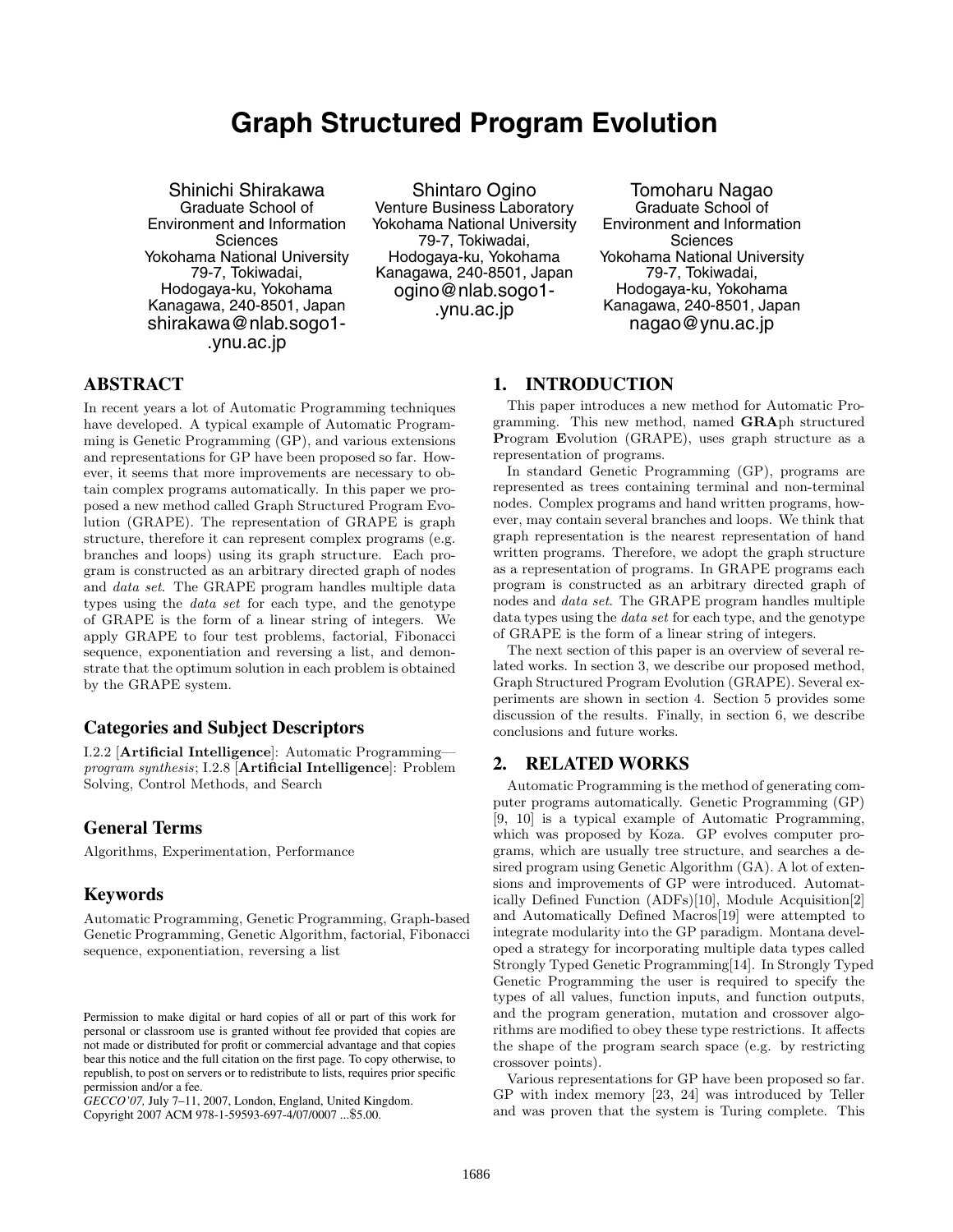means that, in theory, GP with indexed memory can be used to evolve any algorithm. Linear Genetic Programming (LGP) [3] uses a specific linear representation of computer programs. Instead of the tree-based GP expressions of a functional programming language (like LISP), programs of an imperative language (like C) are evolved. A LGP individual is represented by a variable-length sequence of simple C language instructions. Instructions operate on one or two indexed variables (registers) *r* or on constants *c* from predefined sets. The result is assigned to a destination register, e.g.  $r_i = r_j * c$ . Grammatical Evolution (GE) [15, 16] is an evolutionary algorithm that can evolve computer programs in any language, and can be considered a form of grammar-based genetic programming. GE uses a chromosome of numbers encoded using eight bits to indicate which rule from the BNF (Backus Naur Form) grammar to apply at each state of the derivation sequence, starting from a defined start symbol.

Recently two interesting Automatic Programming techniques were proposed, PushGP [20, 21, 22] and Object Oriented Genetic Programming (OOGP) [11, 1]. PushGP evolves programs using a Push language proposed by Spector, et al. Push is a stack-based programming language. OOGP evolves Object Oriented Programs instead of the form of LISP parse tree. The both method tackled the problems of generating recursive programs (e.g. factorial, Fibonacci sequence, exponentiation, sorting a list and so on) and obtained these programs automatically.

There are various representations using a graph. Parallel Algorithm Discovery and Orchestration (PADO) [25, 26]is one of the graph based GPs instead of the tree structure. PADO uses stack memory and index memory, and there are *action* and *branch-decision* nodes. The execution of PADO is carried out from the start node to the end node in the network. PADO was applied to the object recognition problems. Another graph based GP is the Parallel Distributed Genetic Programming (PDGP)[17]. In this approach the tree is represented as a graph with functions and terminals nodes located over a grid. In this way it is possible straightforward to execute several nodes concurrently. Cartesian Genetic Programming (CGP)[12, 13] was developed from a representation that was used for the evolution of digital circuits and represents a programs as a graph. In certain respects, it is similar to the graph-based technique PDGP. However, PDGP were evolved without the use of a genotypephenotype mapping and various sophisticated crossover operators were defined. In CGP, the genotype is an integer string which denotes a list of node connections and functions. This string is mapped into phenotype of an index graph. Linear-Graph GP [6] is the extension of Linear GP and Linear-Tree GP [5]. In Linear-Graph GP each program is represented as a graph. Each node in the graph has two parts, a linear program and a branching node. Recently, Genetic Network Programming (GNP) [4, 7] which has a directed graph structure is proposed. GNP is applied to make the behavior sequences of agents and shows better performances compared with GP.

# **3. GRAPH STRUCTURED PROGRAM EVOLUTION (GRAPE)**

#### **3.1 Overview**

Various extensions and representations for GP have been proposed so far. However, it seems that more improvements is necessary to obtain more complex programs automatically. Graph Structured Program Evolution (GRAPE) constructs graph structured programs automatically. The graph structured programs is composed of arbitrary directed graph of nodes and *data set*.

GRAPE has different representation from PDGP, CGP and Linear-Graph GP. These methods have some restriction of connections (e.g. restrict loops and allow only feedforward connectivity). The representation of GRAPE is arbitrary directed graph of nodes. PADO is one of the similar methods to GRAPE. PADO has stack memory and index memory, and the execution of PADO is carried out from the start node to the end node in the network. GRAPE is different from PADO in the fact that GRAPE handles multiple data types using the *data set* for each type and adopts genotype-phenotype mapping.

The features of GRAPE are summarized as follows:

- Arbitrary directed graph structures.
- Handle multiple data types using the *data set*.
- Genotype of integer string.

#### **3.2 Structure of GRAPE**

The representation of GRAPE is graph structure. Each program is constructed as an arbitrary directed graph of nodes and *data set*. The *data set* flows the directed graph and is processed at each node. Figure 1 illustrates an example of structure of GRAPE. Each node in GRAPE program has two parts, a *processing* and *branching*. The *processing* executes several kind of processing using the *data set*, for instance, arithmetic calculation and boolean calculation. After the *processing* is executed, a next node is selected. The *branching* decides the next node according to the *data set*.

Examples of node in GRAPE are shown in Figure 2. "No.1 node" add *data*[0] to *data*[1] and substitute for *data*[0] using integer data type, and select next node "No.2". "No.2 node" decides next node using integer *data*[0] and *data*[1], if *data*[0] is grater than *data*[1], connection 1 is chosen, else connection 2 is chosen. There are special nodes shown in Figure 1. "No.0 node" is the *start node* which is the equivalent of root node of GP. It is the first node to be executed when a GRAPE program runs. "No.7 node" is the *output node*. When this node is reached, the GRAPE program outputs data and then the program halts. In Figure 1 "No.7 node" outputs integer *data*[0]. Although the GRAPE program has only one start node, it has several *output nodes*.

The representation of GRAPE is graph structure, therefore it can represent complex programs (e.g. branches and loops) using its graph structure. There are several data types in GRAPE program, integer data type, boolean data type, list data type and so on. The GRAPE program handles multiple data types using the *data set* for each type.

To adopt evolutionary method, genotype-phenotype mapping is used in GRAPE system. This genotype-phenotype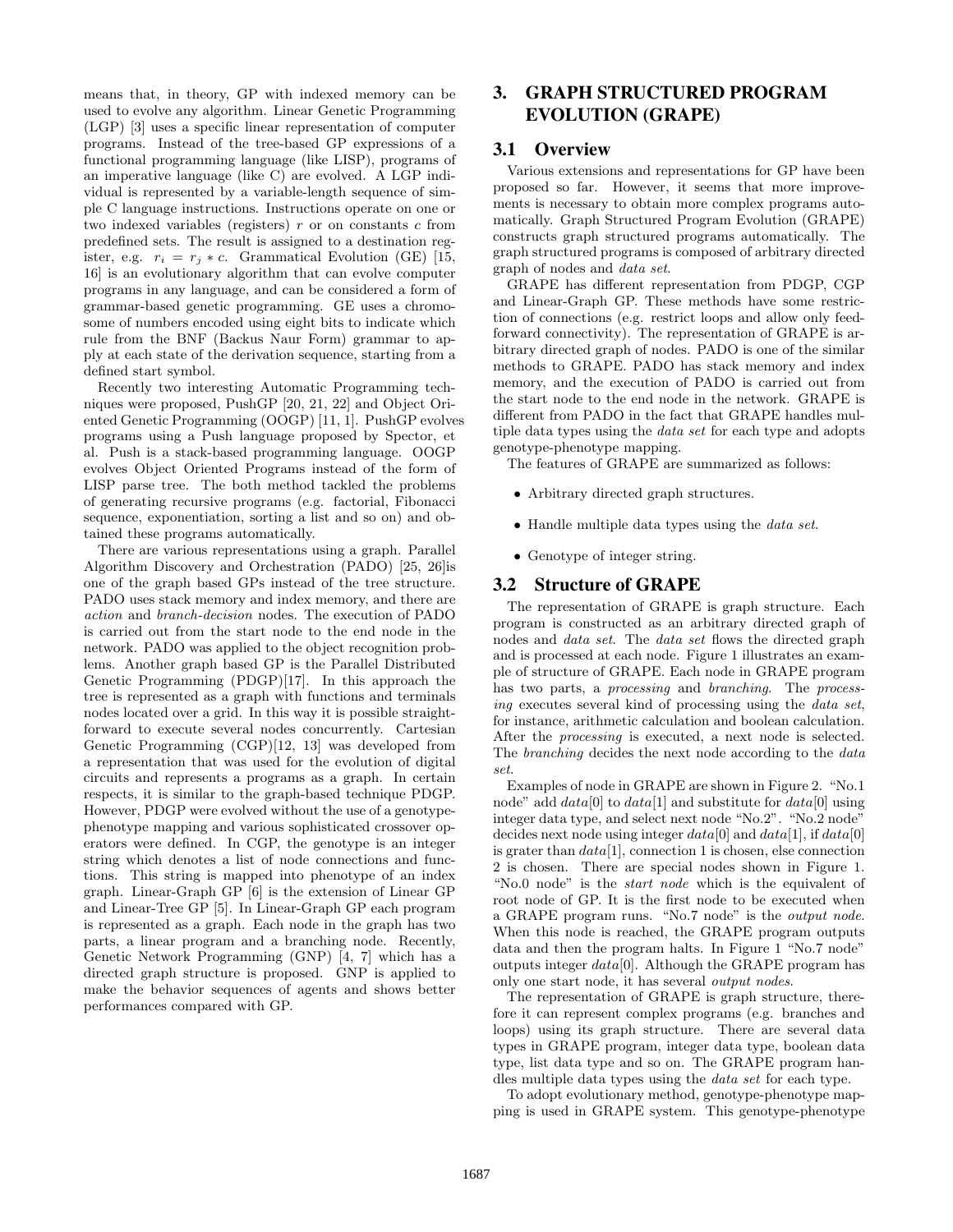Phenotype (Structure of GRAPE)



**Figure 1: Structure of GRAPE (phenotype) and the genotype which denotes a list of node types, connections and arguments.**



**Figure 2: Examples of node in GRAPE.**

mapping method is similar to Cartesian Genetic Programming (CGP). The GRAPE program is encoded in the form of a linear string of integers. The genotype is an integer string which denotes a list of node types, connections and arguments. The connections of nodes are arbitrary, that is different from CGP. The length of the genotype is fixed and equals to  $N * (n_c + n_a + 1) + 1$ , where *N* is the number of nodes,  $n_c$  is the maximum number of connections and  $n_a$  is the maximum number of arguments.

#### **3.3 Genetic Operators of GRAPE**

To obtain the optimum structure of GRAPE, an evolutionary method is adopted. The genotype of GRAPE is a linear string of integers. Therefore, GRAPE is able to use a usual Genetic Algorithm (GA). In this paper we use uniform crossover and mutation as the genetic operators. The uniform crossover operator effects two individuals, as follows:

- Select several genes randomly according to the crossover rate  $P_c$  for each gene.
- The selected genes are swapped between two parents, and generate offspring.

The mutation operator effects one individual, as follows:

**Table 1: The parameters of GRAPE algorithm.**

| Parameter                 | Value                    |
|---------------------------|--------------------------|
| The number of evaluations | 2500000                  |
| Population size           | 500                      |
| Crossover rate $P_c$      | 0.9                      |
| Mutation rate $P_m$       | 0.02                     |
| The number of nodes       | $\overline{10}$ , 30, 50 |
| Execution step limits     | 500                      |

- Select several genes randomly according to the mutation rate  $P_m$  for each gene.
- The selected genes are randomly changed.

# **4. EXPERIMENTS AND RESULTS**

Several different problems have been tackled in order to verify the effectiveness of GRAPE. The problems include the computations of factorial, Fibonacci sequence, exponentiation and reversing a list. Evolution of these programs is difficult for standard GP. It needs to prepare iteration or recursion mechanisms.

The parameters of GRAPE are given in Table 1, and the node functions are shown in Table 2. We prepare sufficient *data set* size to compute the problems. Initially, we set input values and constant values on the *data set*. Therefore, GRAPE handles or creates constants within its programs. We used three different search strategies which are Simple Genetic Algorithm (SGA), Minimal Generation Gap (MGG) and Random Search (RS), using the number of nodes of 10, 30, and 50. Tournament selection (a tournament size of 2) along with elitist strategy (an elite size of 5) was used as the selection mechanism in SGA. We use tournament size of 2 to prevent the early convergence and maintain the diversity of the population. The MGG model [18, 8, 27] is a steady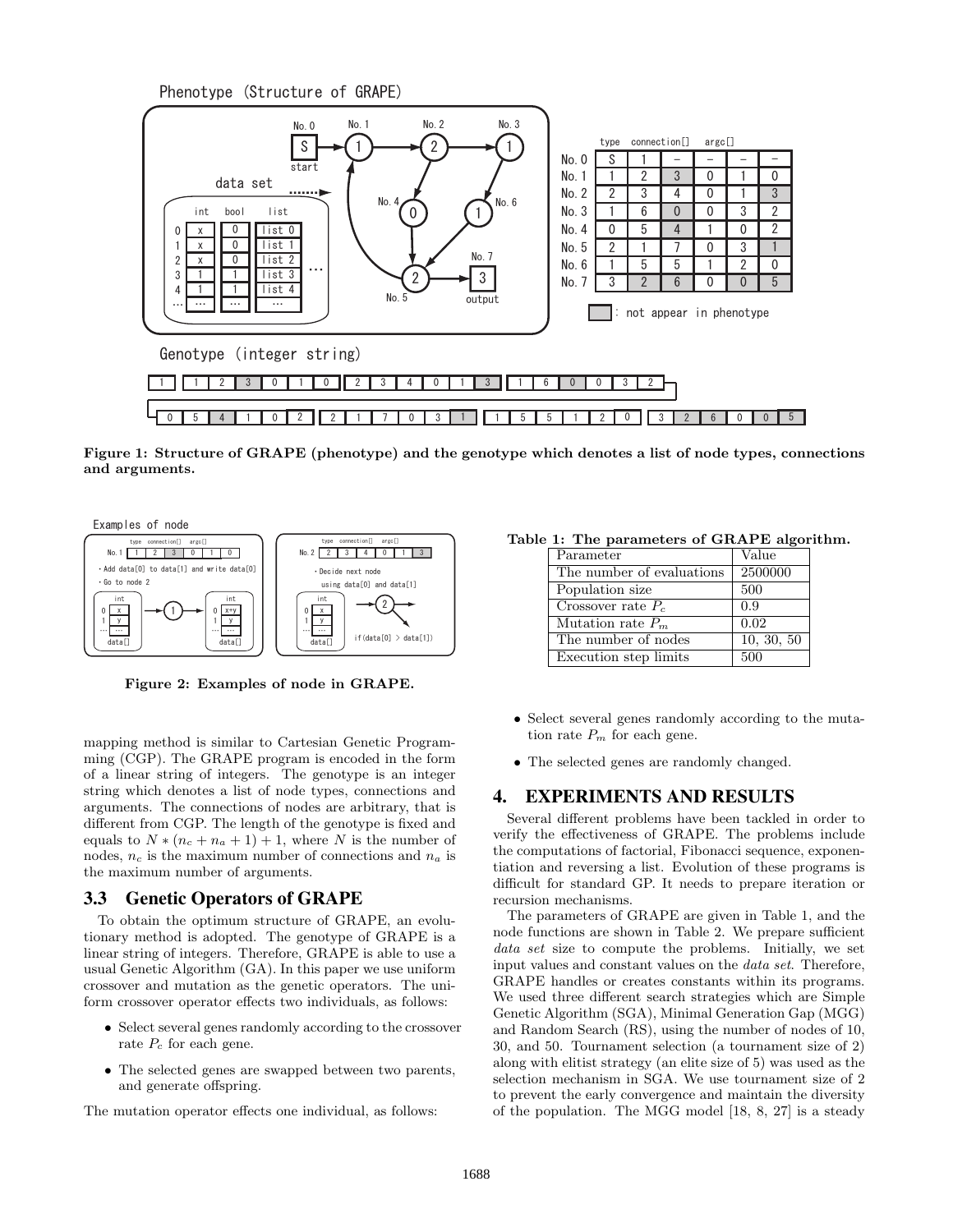state model proposed by Satoh et al. The MGG model has a desirable convergence property maintaining the diversity of the population, and shows higher performance than the other conventional models in a wide range of applications. We used the MGG model in these experiments as follows:

- 1. Set generation counter  $t = 0$ . Generate N individuals randomly as the initial population  $P(t)$ .
- 2. Select a set of two parents *M* by random sampling from the population  $P(t)$ .
- 3. Generate a set of *m* offspring *C* by applying the crossover and the mutation operation to *M*.
- 4. Select two individuals from set  $M + C$ . One is the elitist individual and the other is the individual by the roulette-wheel selection. Then replace *M* with the two individuals in population  $P(t)$  to get population  $P(t + 1)$ .
- 5. Stop if a certain specified condition is satisfied, otherwise set  $t = t + 1$  and go to step 2.

In these experiments we used  $m = 50$ . All individuals generate randomly in RS (i.e. no selection pressure and the genetic operators).

In order to avoid the problem caused by non-terminating structures we limited the execution step to 500. When a program reaches the execution limit, the individual is assigned the fitness 0.0.

#### **4.1 Factorial**

In this problem we seek to evolve a implementation of the factorial function. We used integers from 0 to 5 as the training set, with the following input/output pairs  $(a, b)$ :  $(0, b)$ 1) (1, 1) (2, 2) (3, 6) (4, 24) (5, 120). We used the normalized absolute mean error on the training set as a fitness function. The fitness function used in these experiments is:

$$
fitness = 1 - \frac{\sum_{i=1}^{n} \frac{|Correct_i - Estimate_i|}{|Correct_i| + |Correct_i - Estimate_i|}}{n}
$$
\n(1)

where *Correct<sup>i</sup>* is correct value for the training data *i*, *Estimate<sup>i</sup>* is the value returned by the generated program for the training data *i*, and *n* is the size of the training set. The range of this fitness function is [0.0, 1.0]. The higher the numerical value indicates the better performance. If the fitness in Equation 1 is reached 1.0, the fitness function is calculated as follows:

$$
fitness = 1.0 + \frac{1}{S_{exe}} \tag{2}
$$

where *Sexe* is the total number of execution steps of the generated program. This fitness function means the less execution step is the better solution.

In this experiment integer data type is used, and the size of integer data in GRAPE is 10. Initially, we set input value *a* on the *data*[0] to *data*[4] and constant value 1 on the *data*[5] to *data*[9]. The node functions used in this experiment are {+*,* −*,* ∗*,* =*, >, <, OutputInt*} in Table 2.

Results are given for 100 different runs with the same parameter set. Figure 3 (a) shows transition of success rate. The success rate is computed as:

$$
Success rate = \frac{Number of successful runs}{Total number of runs}.
$$
 (3)

We apply the elitist individual generated by GRAPE to the test data set for each run. The integers from 6 to 12 are used as the test set inputs. The success rate for the test set appear in Table 3. The "MGG node 50" shows best performance (training set:69% , test set:59% ).

Figure 4 (a) is an example of obtained structure for factorial. This GRAPE program has loop structure, and calculates completely factorial.

# **4.2 Fibonacci Sequence**

We used the first 12 elements of the sequence as the training set, with the following input/output pairs  $(a, b)$ :  $(1, 1)$ (2, 1) (3, 2) (4, 3) (5, 5) (6, 8) (7, 13) (8, 21) (9, 34) (10, 55) (11, 89) (12, 144). We also used the fitness function in Equation 1 and 2 on the training set.

In this experiment integer data type is used, and the size of integer data in GRAPE is 10. Initially, we set input value *a* on the *data*[0] to *data*[4] and constant value 1 on the *data*[5] to *data*[9]. The node functions used in this experiment are {+*,* −*,* ∗*,* =*, >, <, OutputInt*} in Table 2.

Results are given for 100 different runs with the same parameter set. Figure 3 (b) shows transition of success rate.

We apply the elitist individual generated by GRAPE to the test data set for each run. The integers from 13 to 30 are used as the test set inputs. The success rate for the test set appear in Table 3. The "MGG node 30" shows best performance (training set:8% , test set:6% ).

Figure 4 (b) is an example of obtained structure for Fibonacci sequence. This GRAPE program also has loop structure, and calculates completely Fibonacci sequence.

#### **4.3 Exponentiation**

In this problem we seek to evolve a implementation of the integer exponential  $a^b$ . There are two inputs in this problem. The training set  $(a, b, c)$  used in this experiment are  $(2, 0, 0)$ 1) (2, 1, 2) (2, 2, 4) (3, 3, 9) (3, 4, 27) (3, 5, 81) (4, 6, 4096) (4, 7, 16384) (4, 8, 65536). We also used the fitness function in Equation 1 and 2 on the training set.

In this experiment integer data type is used, and the size of integer data in GRAPE is 9. Initially, we set input value *a* on the *data*[0] to *data*[2], input value *b* on the *data*[3] to *data*[5] and constant value 1 on the *data*[6] to *data*[8]. The node functions used in this experiment are {+*,* −*,* ∗*,* =*, >, < , OutputInt*} in Table 2.

Results are given for 100 different runs with the same parameter set. Figure 3 (c) shows transition of success rate.

We apply the elitist individual generated by GRAPE to the test data set for each run. The test set inputs  $(a, b)$ are (5, 9) (5, 10) (5, 11) (4, 12) (4, 13) (4, 14) (3, 15) (3, 16) (3, 17) (2, 18) (2, 19) (2, 20). The success rate for the test set appear in Table 3. The "MGG node 30" shows best performance (training set:45% , test set:44% ).

Figure 4 (c) is an example of obtained structure for exponentiation. This GRAPE program also calculates completely exponentiation.

#### **4.4 Reversing a List**

For this problem we provide a list of integers as input. A correct program returns a reverse input list, of any length (e.g. input:  $(1\ 2\ 3\ 4)$ , output:  $(4\ 3\ 2\ 1)$ ). We use the length of list between 5 and 10 as the training set. The fitness function used in this experiment is given in Equation 4. The range of this fitness function is [0.0, 1.0]. The higher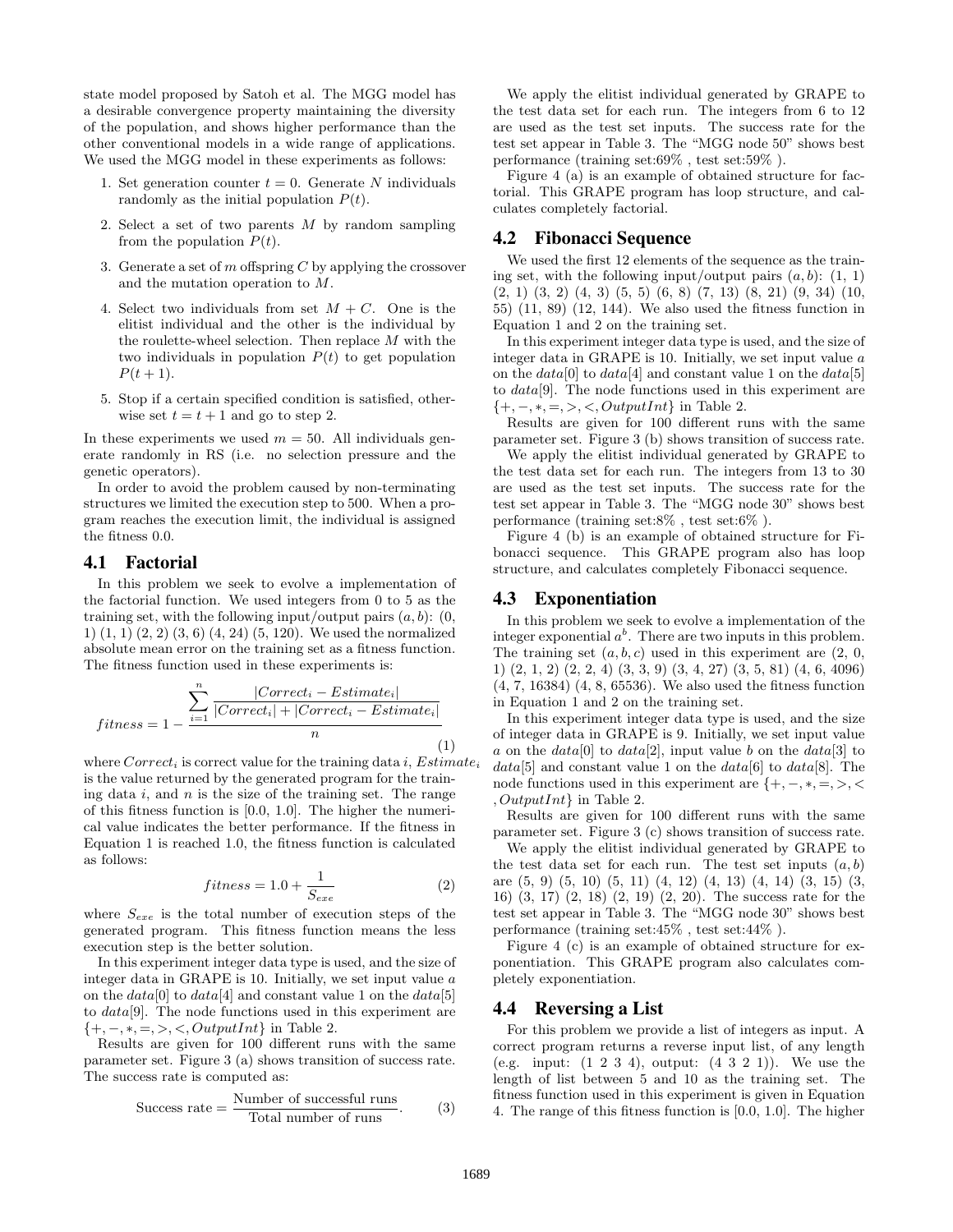| Name       | $#$ Connections | $# \, \text{Args.}$         | Argument(s) | Description                                                            |  |  |
|------------|-----------------|-----------------------------|-------------|------------------------------------------------------------------------|--|--|
| $^{+}$     |                 | 3                           | x, y, z     | Use integer data type.                                                 |  |  |
|            |                 |                             |             | Add data[x] to data[y] and substitute for data[z].                     |  |  |
|            |                 | 3                           | x, y, z     | Use integer data type.                                                 |  |  |
|            |                 |                             |             | Subtract data[x] from data[y] and substitute for data[z].              |  |  |
| $\ast$     | 1               | 3                           | x, y, z     | Use integer data type.                                                 |  |  |
|            |                 |                             |             | Multiply data [x] by data [y] and substitute for data [z].             |  |  |
|            |                 | 3                           | x, y, z     | Use integer data type.                                                 |  |  |
|            |                 |                             |             | Divide data[x] by data[y] and substitute for data[z].                  |  |  |
| $=$        | $\overline{2}$  | $\mathcal{D}_{\mathcal{L}}$ | x, y        | If data $[x]$ is equal data $[y]$ connection 1 is chosen               |  |  |
|            |                 |                             |             | else connection 2 is chosen.                                           |  |  |
| $\rm{>}$   | $\overline{2}$  | $\mathcal{D}_{\mathcal{L}}$ | x, y        | If data $[x]$ is greater than data $[y]$ connection 1 is chosen        |  |  |
|            |                 |                             |             | else connection 2 is chosen.                                           |  |  |
| $\,<\,$    | $\mathfrak{D}$  | $\mathcal{D}$               | x, y        | If data $[x]$ is less than data $[y]$ connection 1 is chosen           |  |  |
|            |                 |                             |             | else connection 2 is chosen.                                           |  |  |
| SwapList   |                 | $\mathfrak{D}$              | x, y        | Use integer type and a list data.                                      |  |  |
|            |                 |                             |             | Swap list $\lbrack data[x]\rbrack$ for list $\lbrack data[y]\rbrack$ . |  |  |
| OutputInt  | $\theta$        |                             | X           | Output integer data $[x]$ and then the program halts.                  |  |  |
| OutputList | $\overline{0}$  | $\Omega$                    |             | Output a list data and then the program halts.                         |  |  |

**Table 2: GRAPE node functions for each experiment.**

the numerical value indicates the better performance.

$$
fitness = 1 - \frac{\sum_{i=1}^{n} \frac{\sum_{j=0}^{l} (1 - \frac{1}{2^{d_{ij}}})}{l_i}}{n}
$$
(4)

where  $d_{ij}$  is the distance between the correct position and the return value position for the training data *i* for the element *j*.  $l_i$  is the length of the list for the training data *i* and *n* is the size of the training set. If the fitness in Equation 4 is reached 1.0, the fitness function is calculated using Equation 2.

In this experiment a list of integers and integer data type are used, and the size of integer data in GRAPE is 9. Initially, we set the size of input list (the list length) on the *data*[0] to *data*[2], constant value 0 on the *data*[3] to *data*[5] and constant value 1 on the *data*[6] to *data*[8]. The node functions used in this experiment are  $\{+, -, *, /, =, >, <\}$ *, SwapList, OutputList* } in Table 2.

Results are given for 100 different runs with the same parameter set. Figure 3 (d) shows transition of success rate.

We apply the elitist individual generated by GRAPE to the test data set for each run. The length of list between 11 and 15 are used as the test set. The success rate for the test set appear in Table 3. The "MGG node 50" shows best performance (training set:71% , test set:65% ).

Figure 4 (d) is an example of obtained structure for reversing a list. This GRAPE program also calculates completely reversing a list. The obtained graph structured program handles multiple data types, integer and list data types.

#### **5. DISCUSSION**

GRAPE successfully generates solution to four problems automatically, and obtained structure is unique and solves each problem completely. GRAPE generates easily the programs including the branches and loops using its graph representation and handles multiple data types through *data*

*set*. The evolution of the GRAPE programs is efficient without *bloat* through the genotype of fixed integer string.

Table 3 provides a summary and comparison of the performance of GRAPE on each of the problem domains tackled. In all problems MGG model outperforms the other strategies, while random search is the worst performance. Therefore, it shows that the evolutionary method is functionally effective. As a result of the experiments, the number of nodes 30 or 50 shows the better performance than the number of node 10. Therefore, we should prepare sufficient nodes to representing the programs. The almost GRAPE programs which succeed the training set are also solve the test set.

The programs of these four problems can represent simply using recursion. Although we have not prepared recursion function in this paper, the GRAPE system has constructed the optimum programs using the branches, the loops and the multiple data types. If we introduce recursion functions or modularity mechanisms (like ADFs) to GRAPE, the performance of GRAPE may improve.

#### **6. CONCLUSIONS AND FUTURE WORKS**

In this paper we propose a new method for Automatic Programming, Graph Structured Program Evolution (GRAPE). The representation of GRAPE is graph structure. Each program is constructed as an arbitrary directed graph of nodes and *data set*. The data set flows the directed graph and is processed at each node. GRAPE adopts the genotypephenotype mapping. The genotype is an integer string which denotes a list of node types, connections and arguments.

We applied GRAPE to four different problems, factorial, Fibonacci sequence, exponentiation and reversing a list, and confirmed that the optimum solution in each problem was obtained by the GRAPE system. We used several search strategies, Minimal Generation Gap (MGG), Simple GA (SGA) and Random Search (RS), and compared the performance of these methods. As a result we showed that the evolutionary method is functionally effective.

In future works we will introduce recursion functions or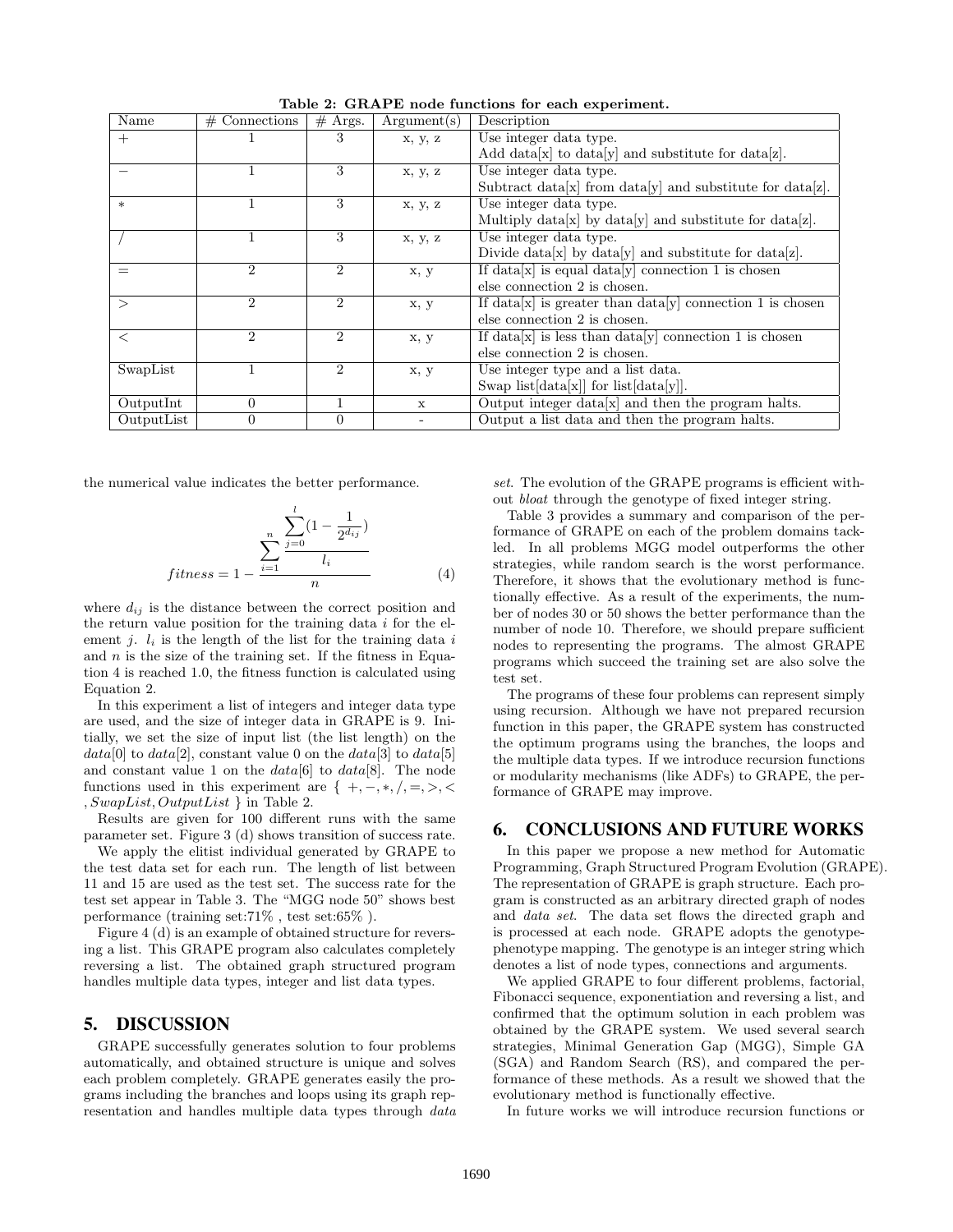modularity mechanisms to solve more complex problems. Moreover, we will plan to apply GRAPE to the problems which are more large scale and require more complex structure, for example, sorting a list, signal processing and so on.

#### **7. REFERENCES**

- [1] A. Agapitos and S. M. Lucas. Learning recursive functions with object oriented genetic programming. In P. Collet, M. Tomassini, M. Ebner, S. Gustafson, and A. Ekárt, editors, *Proceedings of the 9th European Conference on Genetic Programming*, volume 3905 of *Lecture Notes in Computer Science*, pages 166–177, Budapest, Hungary, 10 - 12 Apr. 2006. Springer.
- [2] P. J. Angeline and J. B. Pollack. Evolutionary module acquisition. In D. Fogel and W. Atmar, editors, *Proceedings of the Second Annual Conference on Evolutionary Programming*, pages 154–163, La Jolla, CA, USA, 25-26 1993.
- [3] M. Brameier and W. Banzhaf. A comparison of linear genetic programming and neural networks in medical data mining. *IEEE Transactions on Evolutionary Computation*, 5(1):17–26, Feb. 2001.
- [4] T. Eguchi, K. Hirasawa, J. Hu, and N. Ota. A study of evolutionary multiagent models based on symbiosis. *IEEE Transactions on Systems, Man and Cybernetics Part B*, 36(1):179–193, 2006.
- [5] W. Kantschik and W. Banzhaf. Linear-tree GP and its comparison with other GP structures. In J. F. Miller, M. Tomassini, P. L. Lanzi, C. Ryan, A. G. B. Tettamanzi, and W. B. Langdon, editors, *Genetic Programming, Proceedings of EuroGP'2001*, volume 2038 of *LNCS*, pages 302–312, Lake Como, Italy, 18-20 Apr. 2001. Springer-Verlag.
- [6] W. Kantschik and W. Banzhaf. Linear-graph GP—A new GP structure. In J. A. Foster, E. Lutton, J. Miller, C. Ryan, and A. G. B. Tettamanzi, editors, *Genetic Programming, Proceedings of the 5th European Conference, EuroGP 2002*, volume 2278 of *LNCS*, pages 83–92, Kinsale, Ireland, 3-5 Apr. 2002. Springer-Verlag.
- [7] H. Katagiri, K. Hirasawa, J. Hu, and J. Murata. Network structure oriented evolutionary model-genetic network programming-and its comparison with genetic programming. In E. D. Goodman, editor, *2001 Genetic and Evolutionary Computation Conference Late Breaking Papers*, pages 219–226, San Francisco, California, USA, 9-11 July 2001.
- [8] H. Kita, I. Ono, and S. Kobayashi. Multi-parental extension of the unimodal normal distribution crossover for real-coded genetic algorithms. In *Proceedings of the 1999 Congress on Evolutionary Computation (CEC99)*, volume 2, pages 1581–1587, 1999.
- [9] J. R. Koza. *Genetic Programming: On the Programming of Computers by Means of Natural Selection*. MIT Press, Cambridge, MA, USA, 1992.
- [10] J. R. Koza. *Genetic Programming II: Automatic Discovery of Reusable Programs*. MIT Press, Cambridge, MA, USA, 1994.
- [11] S. Lucas. Exploiting reflection in object oriented genetic programming. In M. Keijzer, U.-M. O'Reilly, S. M. Lucas, E. Costa, and T. Soule, editors, *Genetic Programming 7th European Conference, EuroGP 2004, Proceedings*, volume 3003 of *LNCS*, pages 369–378, Coimbra, Portugal, 5-7 Apr. 2004. Springer-Verlag.
- [12] J. F. Miller and S. L. Smith. Redundancy and computational efficiency in cartesian genetic programming. *IEEE Transactions on Evolutionary Computation*, 10(2):167–174, Apr. 2006.
- [13] J. F. Miller and P. Thomson. Cartesian genetic programming. In R. Poli, W. Banzhaf, W. B. Langdon, J. F. Miller, P. Nordin, and T. C. Fogarty, editors, *Genetic*

*Programming, Proceedings of EuroGP'2000*, volume 1802 of *LNCS*, pages 121–132, Edinburgh, 15-16 Apr. 2000. Springer-Verlag.

- [14] D. J. Montana. Strongly typed genetic programming. *Evolutionary Computation*, 3(2):199–230, 1995.
- [15] M. O'Neill and C. Ryan. Grammatical evolution. *IEEE Transactions on Evolutionary Computation*, 5(4):349–358, Aug. 2001.
- [16] M. O'Neill and C. Ryan. *Grammatical Evolution: Evolutionary Automatic Programming in a Arbitrary Language*, volume 4 of *Genetic programming*. Kluwer Academic Publishers, 2003.
- [17] R. Poli. Evolution of graph-like programs with parallel distributed genetic programming. In T. Back, editor, *Genetic Algorithms: Proceedings of the Seventh International Conference*, pages 346–353, Michigan State University, East Lansing, MI, USA, 19-23 July 1997. Morgan Kaufmann.
- [18] H. Satoh, M. Yamamura, and S. Kobayashi. Minimal generation gap model for considering both exploration and exploitations. In *Proceedings of the IIZUKA'96*, pages 494–497, 1996.
- [19] L. Spector. Simultaneous evolution of programs and their control structures. In P. J. Angeline and K. E. Kinnear, Jr., editors, *Advances in Genetic Programming 2*, pages 137–154. MIT Press, Cambridge, MA, USA, 1996.
- [20] L. Spector. Autoconstructive evolution: Push, pushGP, and pushpop. In L. Spector, E. D. Goodman, A. Wu, W. B. Langdon, H.-M. Voigt, M. Gen, S. Sen, M. Dorigo, S. Pezeshk, M. H. Garzon, and E. Burke, editors, *Proceedings of the Genetic and Evolutionary Computation Conference (GECCO-2001)*, pages 137–146, San Francisco, California, USA, 7-11 July 2001. Morgan Kaufmann.
- [21] L. Spector, J. Klein, and M. Keijzer. The push3 execution stack and the evolution of control. In H.-G. Beyer, U.-M. O'Reilly, D. V. Arnold, W. Banzhaf, C. Blum, E. W. Bonabeau, E. Cantu-Paz, D. Dasgupta, K. Deb, J. A. Foster, E. D. de Jong, H. Lipson, X. Llora, S. Mancoridis, M. Pelikan, G. R. Raidl, T. Soule, A. M. Tyrrell, J.-P. Watson, and E. Zitzler, editors, *GECCO 2005: Proceedings of the 2005 conference on Genetic and evolutionary computation*, volume 2, pages 1689–1696, Washington DC, USA, 25-29 June 2005. ACM Press.
- [22] L. Spector and A. Robinson. Genetic programming and autoconstructive evolution with the push programming language. *Genetic Programming and Evolvable Machines*, 3(1):7–40, Mar. 2002.
- [23] A. Teller. Learning mental models. In *Proceedings of the Fifth Workshop on Neural Networks: An International Conference on Computational Intelligence: Neural Networks, Fuzzy Systems, Evolutionary Programming, and Virtual Reality*, 1993.
- [24] A. Teller. Turing completeness in the language of genetic programming with indexed memory. In *Proceedings of the 1994 IEEE World Congress on Computational Intelligence*, volume 1, pages 136–141, Orlando, Florida, USA, 27-29 June 1994. IEEE Press.
- [25] A. Teller and M. Veloso. Program evolution for data mining. *The International Journal of Expert Systems*, 8(3):216–236, 1995.
- [26] A. Teller and M. Veloso. PADO: A new learning architecture for object recognition. In K. Ikeuchi and M. Veloso, editors, *Symbolic Visual Learning*, pages 81–116. Oxford University Press, 1996.
- [27] S. Tsutsui, M. Yamamura, and T. Higuchi. Multi-parent re-combination with simplex crossover in real coded genetic algorithms. In *In Proceedings of Genetic and Evolutionary Computation Conference (GECCO'99)*, pages 657–664, 1999.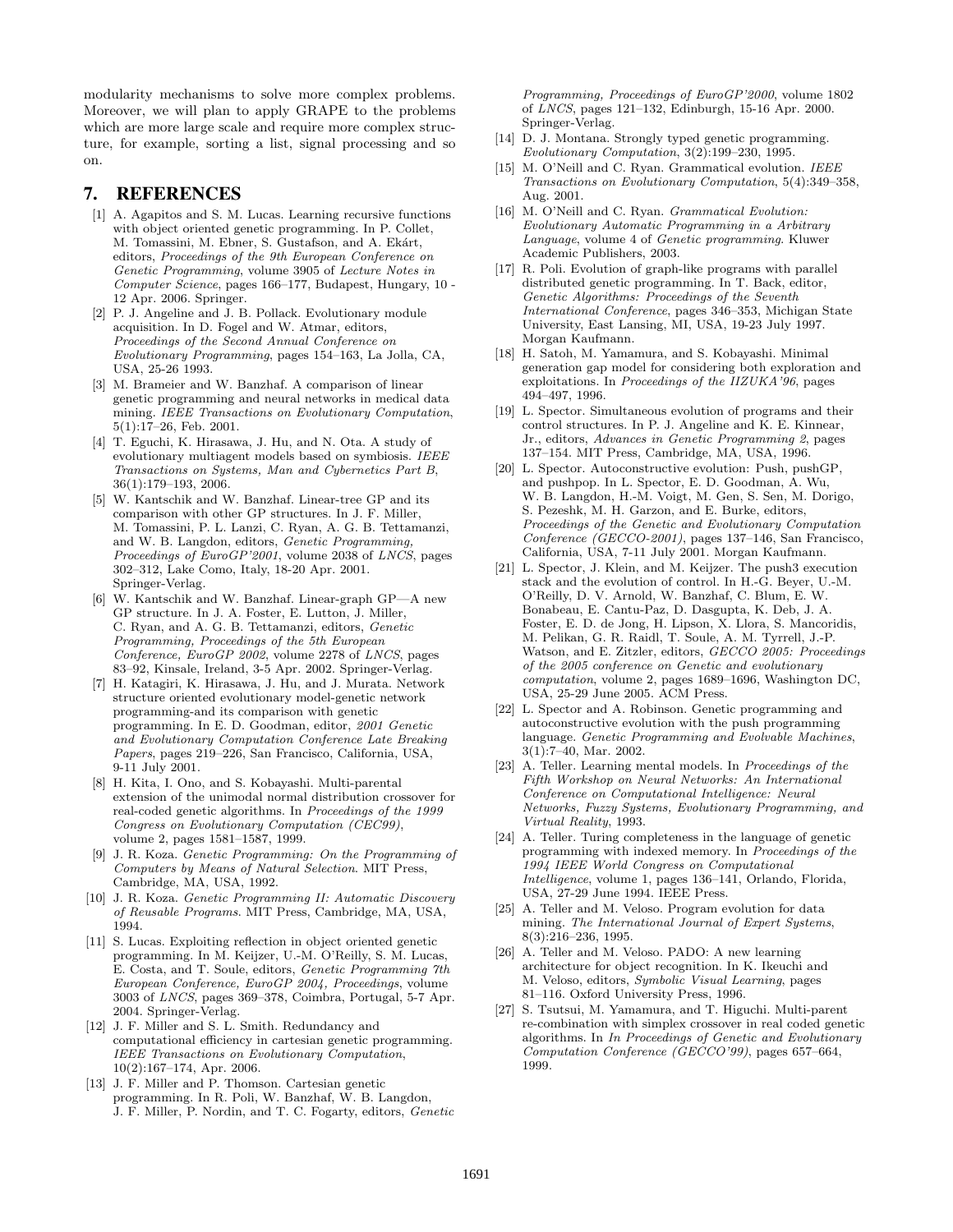|                             | Factorial    |          | Fibonacci Sequence |          | Exponentiation |          | Reversing a List |          |
|-----------------------------|--------------|----------|--------------------|----------|----------------|----------|------------------|----------|
|                             | Training set | Test set | Training set       | Test set | Training set   | Test set | Training set     | Test set |
| SGA node10                  | $13\%$       | $12\%$   | $0\%$              | $0\%$    | $9\%$          | $9\%$    | $22\%$           | 20%      |
| SGA node30                  | 25%          | 23%      | $0\%$              | $0\%$    | $7\%$          | $7\%$    | 41\%             | $30\%$   |
| SGA node50                  | $16\%$       | $16\%$   | $0\%$              | $0\%$    | $5\%$          | $5\%$    | 37%              | 34%      |
| MGG node10                  | 37\%         | 37\%     | $2\%$              | $2\%$    | 34\%           | 34\%     | 22%              | 21%      |
| $\overline{\rm MGG}$ node30 | 63%          | 57%      | $8\%$              | $6\%$    | 45%            | 44%      | 63%              | 56%      |
| MGG node50                  | 69%          | $59\%$   | $3\%$              | $2\%$    | 41\%           | $40\%$   | 71\%             | 65%      |
| RS node 10                  | $0\%$        | $0\%$    | $0\%$              | $0\%$    | $0\%$          | $0\%$    | $0\%$            | $0\%$    |
| RS node30                   | $1\%$        | $1\%$    | $0\%$              | $0\%$    | $0\%$          | $0\%$    | $0\%$            | $0\%$    |
| RS node50                   | $15\%$       | $13\%$   | $0\%$              | $0\%$    | $6\%$          | $1\%$    | $0\%$            | $0\%$    |

**Table 3: The success rate on each of the problem domains tackled.**



**Figure 3: This graphs show the comparison of the success rate of the various runs.**